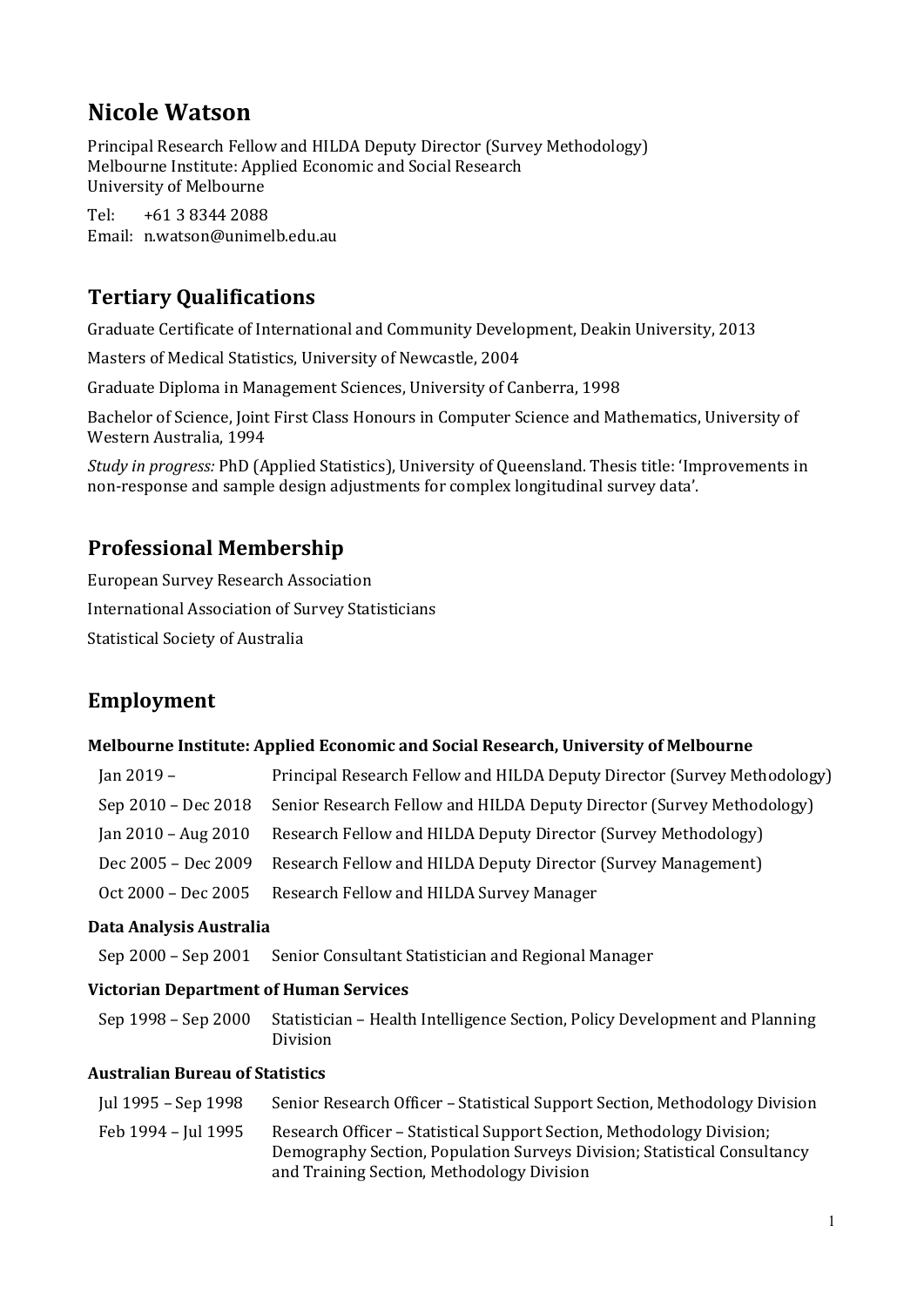#### Data Analysis Australia

Nov 1993 – Jan 1994, Junior Statistical Consultant Dec 1992 – Feb 1993

## Research Interests

Longitudinal survey methodology; weighting; imputation; non-response and attrition analysis; data quality

# Publications

### Journal Articles

- 1. Watson, N., and Cernat, A. (forthcoming), 'Simulating the consequences of adaptive survey design in two household panel studies', Journal of Survey Statistics and Methodology. [Published online January 2022]. [doi:10.1093/jssam/smab050]
- 2. Watson, N (forthcoming), 'New generations of respondents: Assessing the representativity of the HILDA Survey's child sample', Longitudinal and Life Course Studies. [Published online November 2021]. [doi:10.1332/175795921X16349086588358]
- 3. Watson, N. (2021), 'Finding your way around the HILDA Survey data', Australian Economic Review, 54(4), 554-564. [doi:10.1111/1467-8462.12437]
- 4. Wooden, M., and Watson, N. (2021), 'The Household, Income and Labour Dynamics in Australia (HILDA) Survey', Journal of Economics and Statistics, 241(1), 131-141. [doi:10.1515/jbnst-2020-0029]
- 5. Butterworth, P., Watson, N., and Wooden, M. (2020), 'Trends in the prevalence of psychological distress over time: Comparing results from longitudinal and repeated cross-sectional surveys', Frontiers in Psychiatry, 11:595696. [doi:10.3389/fpsyt.2020.595696]
- 6. Watson, N. (2020), 'Measuring geographic mobility: Comparison of estimates from longitudinal and cross-sectional data', Survey Research Methods, 14(1), 1-18. [doi:10.18148/srm/2020.v14i1.7422]
- 7. Uhrig, N., and Watson, N. (2020), 'The impact of measurement error on wage decompositions: Evidence from the British Household Panel Survey and the Household, Income and Labour Dynamics in Australia Survey', Sociological Methods and Research, 49(1), 43-78. [Published online April 2017] [doi:10.1177/0049124117701476]
- 8. Lynn, P., Couper, M. and Watson, N. (2019), 'Longitudinal surveys unique opportunities and unique methodological challenges', Longitudinal and Life Course Studies, 10(4), 415-420. [Editorial] [doi:10.1332/175795919X15683588414527]
- 9. Watson, N., and Wooden, M. (2019), 'Chasing hard-to-get cases in panel surveys: Is it worth it?', Methoden-Daten-Analysen, 13(2), 199-222. [Published online October 2018] [doi:10.12758/mda.2018.03]
- 10. Chipperfield, J., Brown, J., and Watson, N. (2017), 'The Australian Census Longitudinal Dataset: Using record linkage to create a longitudinal sample from a series of cross-sections', Australian and New Zealand Journal of Statistics, 59(1), 1-17. [doi:10.1111/anzs.12177]
- 11. Watson, N. (2016), 'Dead or Alive? Dealing with unknown eligibility in longitudinal surveys', Journal of Official Statistics, 32(4), 987-1010. [doi:10.1515/JOS-2016-0052]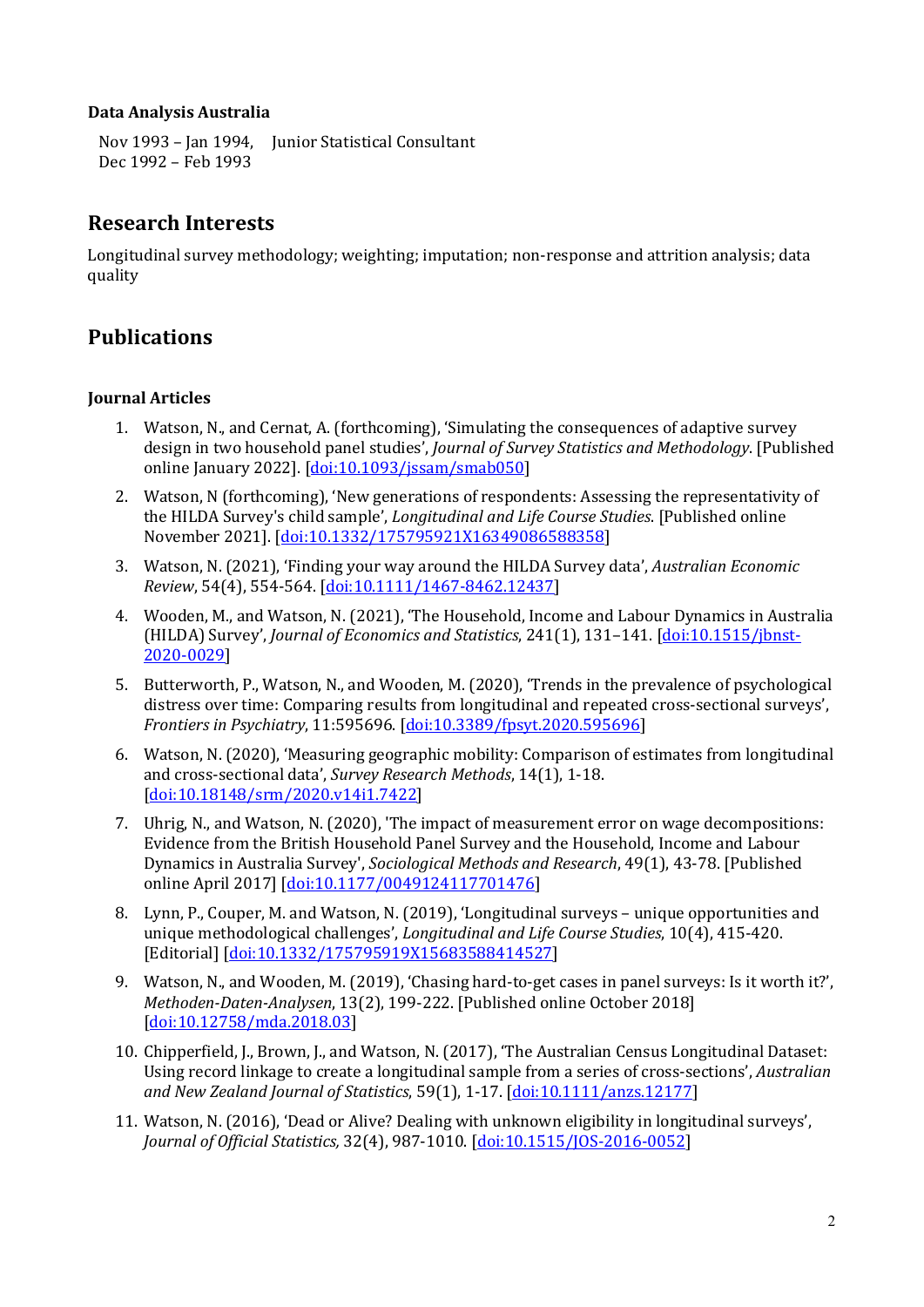- 12. Burkhauser, R.V., Hahn, M.H., Hall, M., and Watson, N. (2016), 'Australia farewell: Predictors of emigration in the 2000s', Population Research and Policy Review, 35(2), 197-215. [doi:10.1007/s11113-016-9383-3]
- 13. Watson, N., and Wilkins, R. (2015), 'Design matters: The impact of CAPI on interview length', Field Methods, 27(3), 244-264. [doi:10.1177/1525822X15584538]
- 14. Watson, N. (2014), 'Evaluation of weighting methods to integrate a top-up sample with an ongoing longitudinal sample', Survey Research Methods, 8(3), 195-208. [doi:10.18148/srm/2014.v8i3.5818]
- 15. Kiely, K., Butterworth, P., Watson, N., and Wooden, M. (2014), 'The Symbol Digit Modalities Test: Normative data from a large nationally representative sample of Australians', Archives of Clinical Neuropsychology, 29(8), 767-775. [doi:10.1093/arclin/acu055]
- 16. Watson, N., and Wooden, M. (2014), 'Re-engaging with survey non-respondents: Evidence from three household panels', Journal of Royal Statistical Society, Series A (Statistics in Society), 177(2), 499-522. [doi:10.1111/rssa.12024]
- 17. Schonlau, M., Kroh, M., and Watson, N. (2013), 'The implementation of cross-sectional weights in household panel surveys', Statistics Surveys, 7, 37-57. [doi:10.1214/13-SS104]
- 18. Watson, N., and Wooden, M. (2013), 'Adding a top-up sample to the HILDA Survey', Australian Economic Review, 46(4), 489-98. [doi:10.1111/1467-8462.12027]
- 19. Watson, N., and Wooden, M. (2012), 'The HILDA Survey: A case study in the design and development of a successful household panel study', *Longitudinal and Life Course Studies:* International Journal, 3(3), 369-381. [doi:10.14301/llcs.v3i3.208]
- 20. Wooden, M., Bevitt, A., Chigavazira, A., Greer, N., Johnson, G., Killackey, E., Moschion, J., Scutella, R., Tseng, Y., and Watson, N. (2012), 'Introducing "Journeys Home"', Australian Economic Review, 45(3), 368-378. [doi:10.1111/j.1467-8462.2012.00690.x]
- 21. Watson, N. and Starick, R. (2011), 'Evaluation of alternative income imputation methods for a longitudinal survey', Journal of Official Statistics, 27(4), 693-715.
- 22. Schonlau, M., Watson, N. and Kroh, M. (2011), 'Household survey panels: How much do following rules affect sample size', Survey Research Methods, 5(2), 53-61.
- 23. Watson, N., and Wooden, M. (2010), 'The HILDA Survey: Progress and future developments', The Australian Economic Review, 43(3), 326-336. [doi:10.1111/j.1467-8462.2010.00604.x]
- 24. Watson, N. (2007), 'Using imputed data: Examples from the HILDA Survey', The Australian Economic Review, 40(4), 453-461. [doi:10.1111/j.1467-8462.2007.00483.x]
- 25. Wooden, M., and Watson, N. (2007), 'The HILDA Survey and its contribution to economic and social research (so far)', The Economic Record, 83(261), 208-231. [doi:10.1111/j.1475-4932.2007.00395.x]
- 26. Watson, N., and Wooden, M. (2004), 'The HILDA Survey four years on', Australian Economic Review, 37(3), 343-349. [doi:10.1111/j.1467-8462.2004.00336.x]
- 27. Watson, N., and Wooden, M. (2004), 'Sample attrition in the HILDA Survey', Australian Journal of Labour Economics, 7(2), 293-308.
- 28. Watson, N., and Wooden, M. (2004), 'The HILDA Survey: A summary', Australian Journal of Labour Economics, 7(2), 117-124.
- 29. Watson, N., and Wooden, M. (2002), 'The HILDA Survey: What's in it for economists?', Australian Journal of Labour Economics, 5(3), 397-417.
- 30. Wooden, M., Freidin, S., and Watson, N. (2002), 'The Household, Income and Labour Dynamics in Australia (HILDA) Survey: Wave 1', Australian Economic Review, 35(3), 339-348. [doi:10.1111/1467-8462.00252]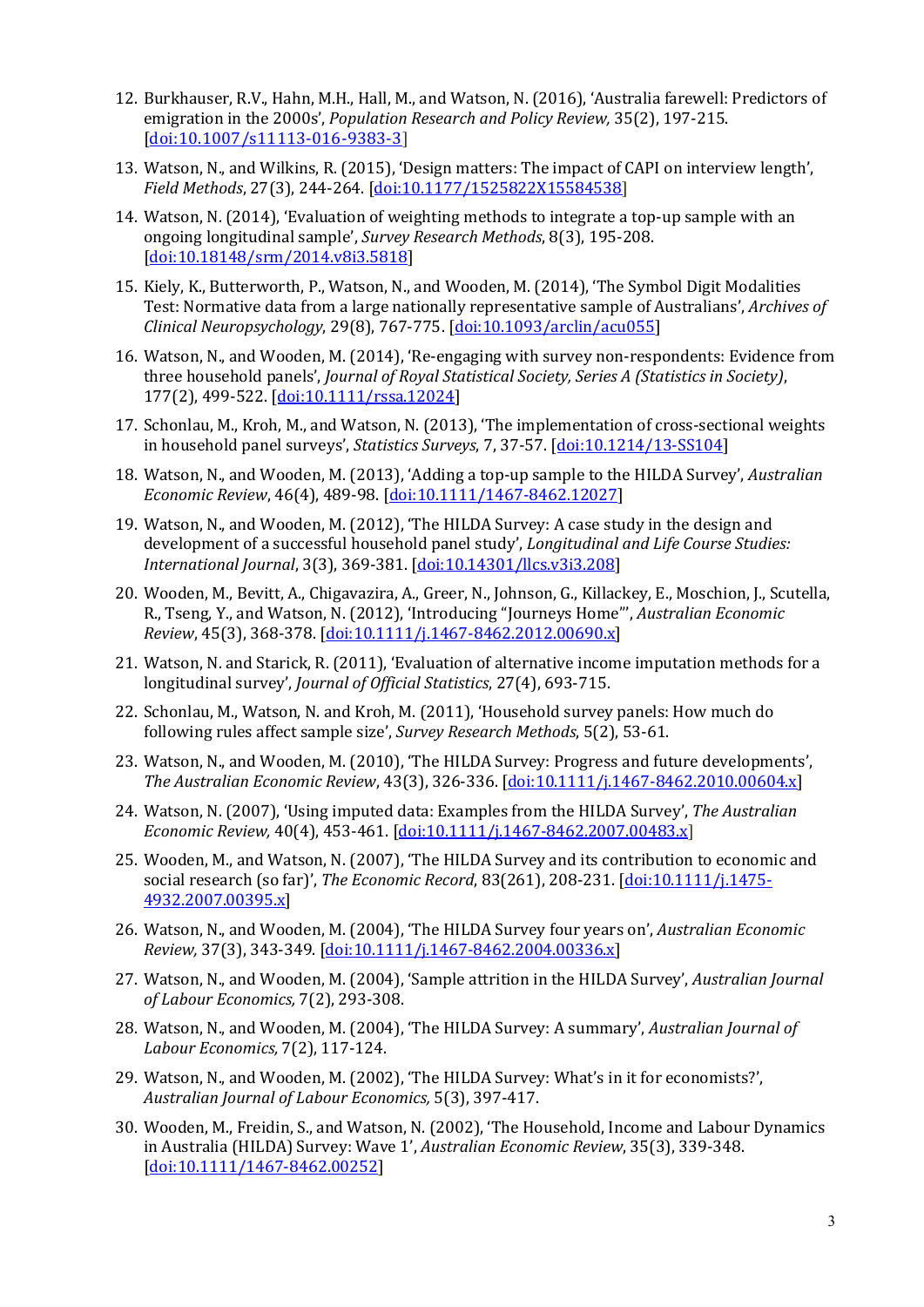- 31. Wooden, M., Freidin, S., Watson, N. (2002), 'Enhancing the evidence base for economic and social policy in Australia: The Household, Income and Labour Dynamics in Australia (HILDA) Survey', Mercer-Melbourne Institute Quarterly Bulletin of Economic Trends, 3(2), 17-20.
- 32. Watson, N., and Wooden, M. (2002), 'The Household, Income and Labour Dynamics in Australia (HILDA) Survey: An introduction', Australian Social Policy, 2001-02, 79-99.
- 33. Vos, T., Mathers, C., Herrman, H., Harvey, C., Gureje, O., Bui, D., Watson, N., and Begg, S. (2001), 'The burden of mental disorders in Victoria, 1996', Social Psychiatry and Psychiatric Epidemiology, 36, 53-62. [doi:10.1007/s001270050290]
- 34. Woods, R.K., Walters, E.H., Wharton, C., Watson, N., and Abramson, M. (2001), 'The rising prevalence of asthma in young Melbourne adults is associated with improvement in treatment', Annals of Allergy, Asthma and Immunology, 87(2), 117-123. [doi:10.1016/S1081-1206(10)62204-1]

### Book Chapters

- 1. Cernat, A., Lugtig, P., Watson, N., and Uhrig, S. N. (2021), 'Assessing and relaxing assumptions in quasi-simplex models', in A. Cernat and J. Sakshaug (eds.), Measurement Error in Longitudinal Data, Oxford University Press, pp. 155-171.
- 2. Lynn, P., and Watson, N. (2021), 'Issues in weighting for longitudinal surveys', in P. Lynn (ed.), Advances in Longitudinal Survey Methodology, Wiley, pp. 447-468.
- 3. Watson, N., and Lynn, P. (2021), 'Refreshment sampling for longitudinal surveys', in P. Lynn (ed.), Advances in Longitudinal Survey Methodology, Wiley, pp. 1-25.
- 4. Watson, N., Leissou, E., Guyer, H., and Wooden, M. (2019), 'Best practices for panel maintenance and retention', in T.P. Johnson, B. Pennell, I.A.L. Stoop, and B. Dorer (ed.), Advances in Comparative Survey Methods, Wiley, New York, pp. 597-622. [doi: 10.1002/9781118884997.ch29]
- 5. Watson, N., and Wooden, M. (2009), 'Identifying factors affecting longitudinal survey response', in P. Lynn (ed.), Methodology of Longitudinal Surveys, Wiley, Chichester, pp. 157-181.

#### Conference, Working, Technical and Discussion Papers

- 1. Watson, N., Jin, Y., and Summerfield, M. (2021), 'Wave 20 data quality and the impact of questionnaire and fieldwork changes due to the COVID-19 pandemic', HILDA Discussion Paper Series 1/21, Melbourne Institute: Applied Economic and Social Research, University of Melbourne.
- 2. Wooden, M., La, N., Summerfield, M., and Watson, N. (2018), 'The measurement of illicit drug use in wave 17 of the HILDA Survey', HILDA Discussion Paper Series 1/18, Melbourne Institute: Applied Economic and Social Research, University of Melbourne.
- 3. Watson, N., and Li, N. (2016), 'Evaluating potential improvements to the income imputation methods for the HILDA Survey', HILDA Discussion Paper Series 1/16, Melbourne Institute of Applied Economic and Social Research, University of Melbourne.
- 4. Burkhauser, R.V., Hahn, M.H., Hall, M., and Watson, N. (2016), 'Australia farewell: Predictors of emigration in the 2000s', NBER Working Paper No. 21918, National Bureau of Economic Research. Also available as IZA Discussion Paper No. 9665, Institute for the Study of Labour.
- 5. Watson, N., and Wooden, M. (2015), 'Factors affecting response to the HILDA Survey Self-Completion Questionnaire', HILDA Discussion Paper Series 1/15, Melbourne Institute of Applied Economic and Social Research, University of Melbourne.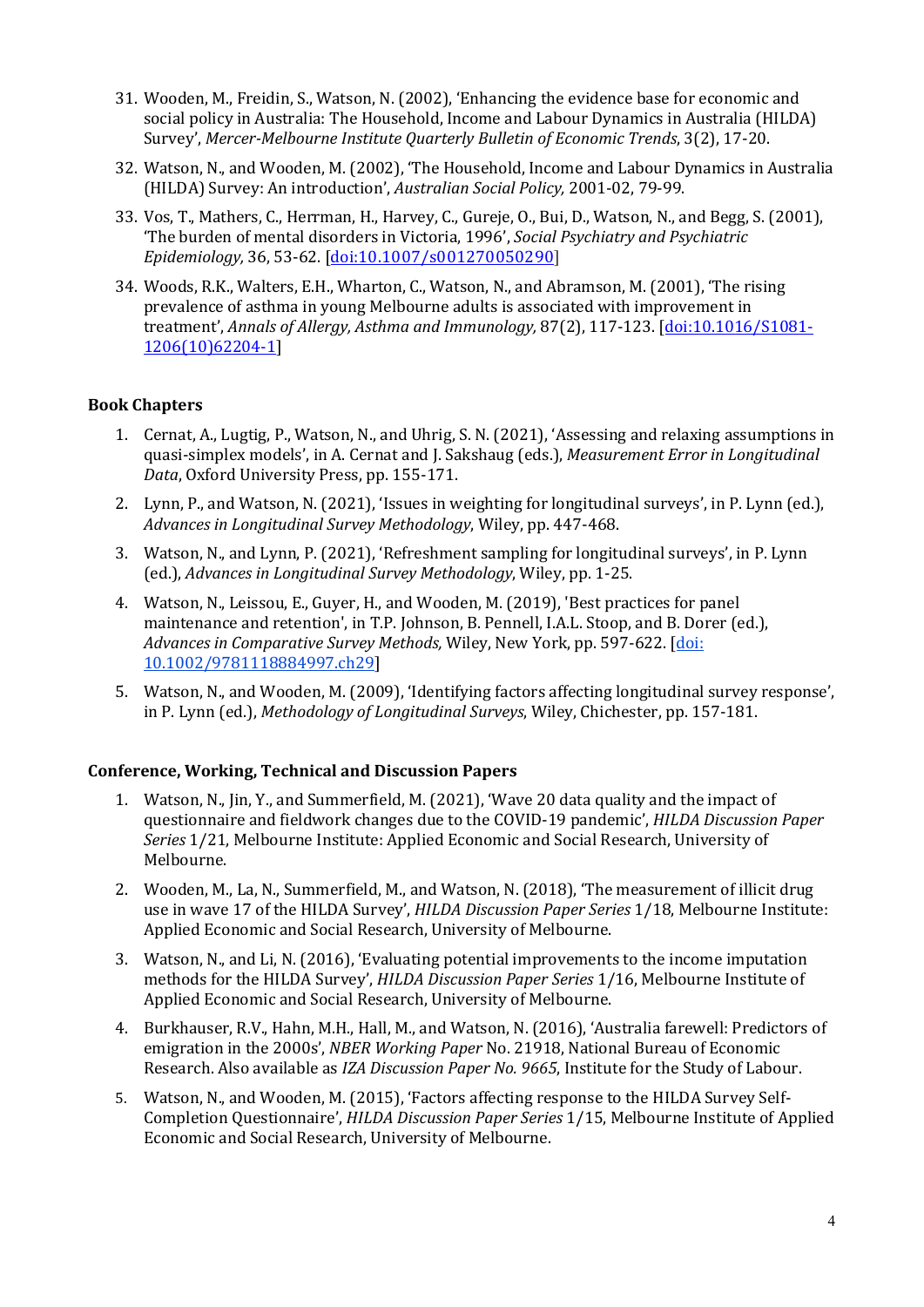- 6. Watson, N., and Summerfield, M. (2014), 'Outcomes from matching the HILDA Survey to the death register', HILDA Technical Paper Series 2/14, Melbourne Institute of Applied Economic and Social Research, University of Melbourne.
- 7. Uhrig, S.C.N., and Watson, N. (2014), 'The impact of measurement error on wage decompositions: Evidence from the BHPS and HILDA Survey', HILDA Discussion Paper Series 2/14, Melbourne Institute of Applied Economic and Social Research, University of Melbourne. [Also published in Institute for Social and Economic Research Working Paper Series 2014-24]
- 8. Cernat, A., Lugtig, P., Uhrig, S.C.N., and Watson, N. (2014), 'Assessing and relaxing assumptions in quasi-simplex models', ISER Working Paper Series 2014-09, Institute for Social and Economic Research, University of Essex.
- 9. Pudney, S., and Watson, N. (2013), 'If at first you don't succeed? Fieldwork effort, panel attrition, and health-employment inferences in BHPS and HILDA', HILDA Discussion Paper Series 2/13, Melbourne Institute of Applied Economic and Social Research, University of Melbourne. [Also published in Institute for Social and Economic Research Working Paper Series 2013-27]
- 10. Pudney, S., and Watson, N. (2012), 'A tale of two surveys: Panel attrition, health and employment in BHPS and HILDA', paper presented at the  $3<sup>rd</sup>$  Panel Survey Methods Workshop, University of Melbourne, 4-5 July 2012.
- 11. Watson, N. (2012), 'Longitudinal and cross-sectional weighting methodology for the HILDA Survey', HILDA Technical Paper Series 2/12, Melbourne Institute of Applied Economic and Social Research, University of Melbourne.
- 12. Watson, N., and Wilkins, R. (2012), 'The impact of computer-assisted interviewing on interview length', HILDA Discussion Paper Series 1/12, Melbourne Institute of Applied Economic and Social Research, University of Melbourne. [Also published in Melbourne Institute Working Paper Series 10/2012]
- 13. Watson, N. (2011), 'Methodology for the HILDA top-up sample', HILDA Technical Paper Series 1/11, Melbourne Institute of Applied Economic and Social Research, University of Melbourne, 2011.
- 14. Watson, N., and Wilkins, R. (2011), 'Experimental change from paper-based interviewing to computer-assisted interviewing in the HILDA Survey', HILDA Discussion Paper Series 2/11, Melbourne Institute of Applied Economic and Social Research, University of Melbourne. [Also published in Melbourne Institute Working Paper Series, 06/2012]
- 15. Watson, N., and Wooden, M. (2011), 'Re-engaging with survey non-respondents: The BHPS, SOEP and HILDA Survey experience', HILDA Discussion Paper Series 1/11, Melbourne Institute of Applied Economic and Social Research, University of Melbourne. [Also published in Melbourne Institute Working Paper Series 02/2011 and SOEP Papers on Multidisciplinary Panel Data Research No. 379]
- 16. Schonlau, M., Watson, N., and Kroh, M., (2010), 'Household survey panels: How much do following rules affect sample size?', SOEP Papers on Multidisciplinary Panel Data Research No. 347, DIW Berlin.
- 17. Watson, N. (2010), 'The impact of the transition to CAPI and a new fieldwork provider on the HILDA Survey', HILDA Discussion Paper Series 2/10, Melbourne Institute of Applied Economic and Social Research, University of Melbourne.
- 18. Watson, N. (2010), 'The causes and effects of non-monotonic attrition', paper presented at the 2nd Panel Survey Methods Workshop, University of Mannheim, 5-6 July 2010.
- 19. Hayes, C., and Watson, N. (2009), 'HILDA imputation methods', HILDA Technical Paper Series 2/09, Melbourne Institute of Applied Economic and Social Research, University of Melbourne.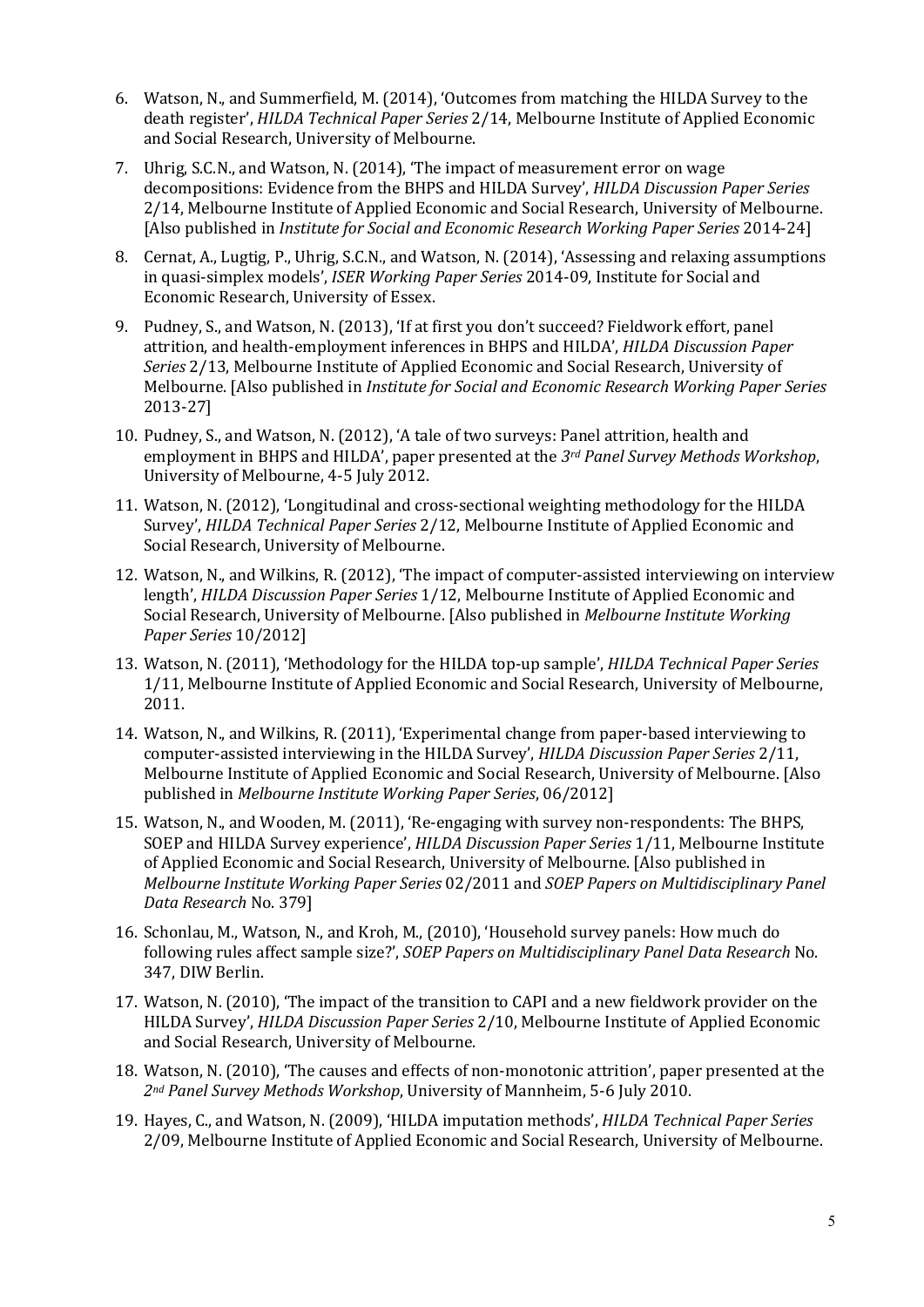- 20. Watson, N. (2009), 'Challenges and insights from overlapping seams in the HILDA Survey', paper presented at the  $25<sup>th</sup> International Methodology Symposium, Longitudinal Surveys,$ Ottawa, Canada, 28-30 October 2009.
- 21. Watson, N., and Wooden, M. (2009), 'Mixed and multiple collection modes: The HILDA Survey experience', paper presented at the 25<sup>th</sup> International Methodology Symposium, Longitudinal Surveys, Ottawa, Canada, 28-30 October 2009.
- 22. Watson, N. (2009), 'Disentangling overlapping seams: The experience of the HILDA Survey', HILDA Conference Proceedings 2009, Melbourne, 16-17 July, 2009.
- 23. Watson, N., and Summerfield, M., (2009), 'Quality of the occupation and industry coding in the HILDA Survey', HILDA Discussion Paper Series 3/09, Melbourne Institute of Applied Economic and Social Research, University of Melbourne.
- 24. Watson, N. (2008), 'What is the value of an overlapping seam?', paper presented at the 1<sup>st</sup> Panel Survey Methods Workshop, University of Essex, 14-15 July 2008.
- 25. Wooden, M., Watson, N., Agius, P. and Freidin, S. (2008), 'Assessing the quality of the height and weight data in the HILDA Survey', HILDA Technical Paper Series 1/08, Melbourne Institute of Applied Economic and Social Research, University of Melbourne.
- 26. Starick, R. and Watson, N. (2007), 'Evaluation of alternative income imputation methods for the HILDA Survey', HILDA Discussion Paper Series 1/07, Melbourne Institute of Applied Economic and Social Research, University of Melbourne. [Also published in HILDA Survey Research Conference Proceedings, July 19-20, 2007; Proceedings of the International Conference for Panel Data Analyses: Employment and Quality of Life, Seoul, Korea, October 25-26 2007.]
- 27. Starick, R. and Watson, N. (2007), 'Evaluation of alternative longitudinal income imputation methods: the HILDA experience', Proceedings of the 56<sup>th</sup> Session of the International Statistical Institute, Lisbon, Portugal, August 22-29 2007.
- 28. Starick, R. and Watson, N. (2006), 'Evaluation of alternative income imputation methods: the HILDA experience', Proceedings of the Methodology of Longitudinal Surveys International Conference, University of Essex, Colchester, UK, July 12-14 2006.
- 29. Watson, N., and Wooden, M. (2006), 'Modelling longitudinal survey response: The experience of the HILDA Survey', Proceedings of The ACSPRI Social Science Methodology Conference 2006, ACSPRI, Canberra.
- 30. Watson, N. (2006), 'Options for a top-up sample to the HILDA Survey', Proceedings of The ACSPRI Social Science Methodology Conference 2006, ACSPRI, Canberra.
- 31. Watson, N., and Wooden, M. (2006), 'Modelling longitudinal survey response: The experience of the HILDA Survey', HILDA Discussion Paper Series 2/06, Melbourne Institute of Applied Economic and Social Research, University of Melbourne.
- 32. Watson, N. (2006), 'Options for a top-up sample to the HILDA Survey', HILDA Discussion Paper Series 1/06, Melbourne Institute of Applied Economic and Social Research, University of Melbourne.
- 33. Watson, N., and Wooden, M. (2006), 'Identifying factors affecting longitudinal survey response', paper presented at the Methodology of Longitudinal Surveys International Conference, University of Essex, Colchester, UK, July 12-14 2006.
- 34. Watson, N., and Wooden, M. (2004), 'Assessing the quality of the HILDA Survey wave 2 data', HILDA Technical Paper Series 5/04, Melbourne Institute of Applied Economic and Social Research, University of Melbourne.
- 35. Watson, N. (2004), 'Wave 2 weighting', HILDA Technical Paper Series 4/04, Melbourne Institute of Applied Economic and Social Research, University of Melbourne.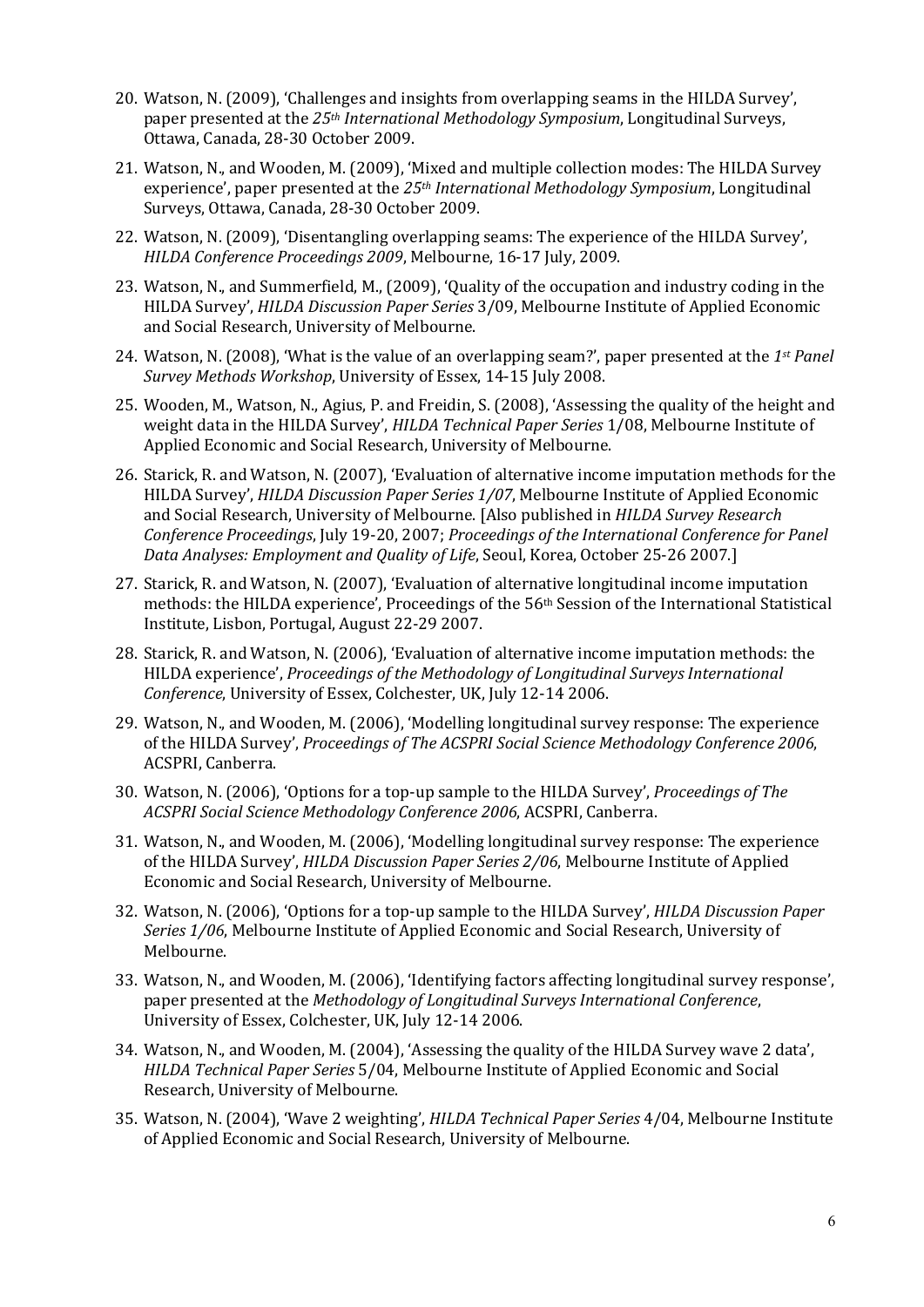- 36. Watson, N. (2004), 'Income and wealth imputation for waves 1 and 2', HILDA Technical Paper Series 3/04, Melbourne Institute of Applied Economic and Social Research, University of Melbourne.
- 37. Watson, N., and Wooden, M. (2004), 'Wave 2 survey methodology', HILDA Technical Paper Series 1/04, Melbourne Institute of Applied Economic and Social Research, University of Melbourne.
- 38. Watson, N., and Wooden, M. (2003), 'Towards an imputation strategy for wave 1 of the HILDA Survey', HILDA Discussion Paper Series 1/03, Melbourne Institute of Applied Economic and Social Research, University of Melbourne.
- 39. Wooden, M., and Watson, N.'The HILDA Survey and the potential to contribute to population research', paper presented at the Australian Population Association 11th Biennial Conference, Sydney, 2-4 October 2002.
- 40. Wooden, M., and Watson, N. (2002), 'The Household, Income and Labour Dynamics in Australia (HILDA) Survey: Wave 1 survey methodology', HILDA Technical Paper Series 1/02, Melbourne Institute of Applied Economic and Social Research, University of Melbourne.
- 41. Watson, N., and Wooden, M. (2002), 'Assessing the quality of the HILDA Survey wave 1 data', HILDA Technical Paper Series 4/02, Melbourne Institute of Applied Economic and Social Research, University of Melbourne.
- 42. Freidin, S., Watson, N., and Wooden, M. (2002), 'The HILDA Survey coding framework', HILDA Technical Paper Series 2/02, Melbourne Institute of Applied Economic and Social Research, University of Melbourne.
- 43. Watson, N., and Fry, T. (2002), 'The Household, Income and Labour Dynamics in Australia (HILDA) Survey: Wave 1 weighting', HILDA Technical Paper Series 3/02, Melbourne Institute of Applied Economic and Social Research, University of Melbourne.
- 44. Watson, N., and Wooden, M. (2000), 'The Household, Income and Labour Dynamics in Australia (HILDA) Survey: An introduction to the proposed survey design and plan, HILDA Discussion Paper Series 1/00, Melbourne Institute of Applied Economic and Social Research, University of Melbourne.

## HILDA Survey Data and Related Outputs

Data Releases

- 1. Department of Social Services / Melbourne Institute of Applied Economic and Social Research 2021. Household, Income and Labour Dynamics in Australia (HILDA) Survey – General Release 20.0 (Waves 1-20). Canberra: Australian Data Archives Dataverse, Australian National University. doi: 10.26193/YP7MNU.
- 2. Department of Social Services / Melbourne Institute of Applied Economic and Social Research 2021. Household, Income and Labour Dynamics in Australia (HILDA) Survey – Restricted Release 20.0 (Waves 1-20). Canberra: Australian Data Archives Dataverse, Australian National University. doi: 10.26193/PI5LPJ.
- 3. Department of Social Services / Melbourne Institute of Applied Economic and Social Research 2020. Household, Income and Labour Dynamics in Australia (HILDA) Survey – General Release 19.0 (Waves 1-19). Canberra: Australian Data Archives Dataverse, Australian National University. doi:10.26193/3QRFMZ.
- 4. Department of Social Services / Melbourne Institute of Applied Economic and Social Research 2020. Household, Income and Labour Dynamics in Australia (HILDA) Survey – Restricted Release 19.0 (Waves 1-19). Canberra: Australian Data Archives Dataverse, Australian National University. doi:10.26193/0LPD4U.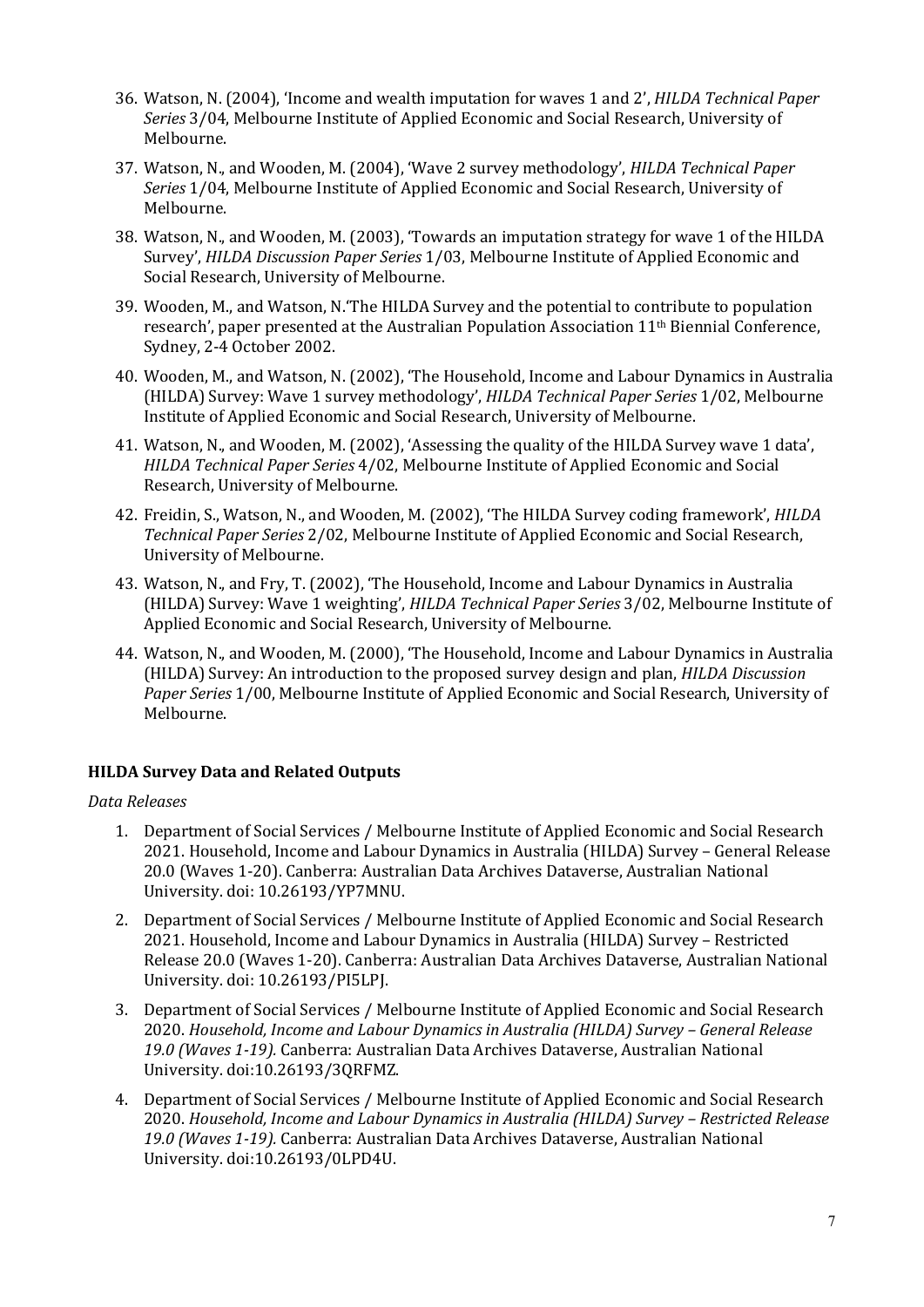- 5. Department of Social Services / Melbourne Institute of Applied Economic and Social Research 2019. Household, Income and Labour Dynamics in Australia (HILDA) Survey – General Release 18.0 (Waves 1-18). Canberra: Australian Data Archives Dataverse, Australian National University. doi:10.26193/IYBXHM.
- 6. Department of Social Services / Melbourne Institute of Applied Economic and Social Research 2019. Household, Income and Labour Dynamics in Australia (HILDA) Survey – Restricted Release 18.0 (Waves 1-18). Canberra: Australian Data Archives Dataverse, Australian National University. doi:10.26193/BBOTSM.
- 7. Department of Social Services / Melbourne Institute of Applied Economic and Social Research 2018. Household, Income and Labour Dynamics in Australia (HILDA) Survey – General Release 17.0 (Waves 1-17). Canberra: Australian Data Archives Dataverse, Australian National University. doi:10.26193/PTKLYP.
- 8. Department of Social Services / Melbourne Institute of Applied Economic and Social Research 2018. Household, Income and Labour Dynamics in Australia (HILDA) Survey – Restricted Release 17.0 (Waves 1-17). Canberra: Australian Data Archives Dataverse, Australian National University. doi:10.26193/OFRKRH.
- 9. Department of Social Services / Melbourne Institute of Applied Economic and Social Research 2017. Household, Income and Labour Dynamics in Australia (HILDA) Survey – General Release 16.0 (Waves 1-16). Canberra: Australian Data Archives Dataverse, Australian National University. doi:10.4225/87/VHRTR5.
- 10. Department of Social Services / Melbourne Institute of Applied Economic and Social Research 2017. Household, Income and Labour Dynamics in Australia (HILDA) Survey – Restricted Release 16.0 (Waves 1-16). Canberra: Australian Data Archives Dataverse, Australian National University. doi:10.4225/87/QFUIBM.
- 11. Department of Social Services / Melbourne Institute of Applied Economic and Social Research 2017. Household, Income and Labour Dynamics in Australia (HILDA) Survey – Cross-National Equivalence File Release 16.0 (Waves 1-16). Canberra: Australian Data Archives Dataverse, Australian National University. doi:10.4225/87/LOYQ3H.
- 12. M. Wooden, M. Summerfield, N. Watson, R. Wilkins, S. Freidin, N. Li, M. O'Shea, N. La, N. Macalalad, M. Bradford, D. Heng, D. Louwen, Household, Income and Labour Dynamics in Australia (HILDA) Survey – Release 15. Unit-record data file produced for Department of Social Services. Melbourne, Australia: Melbourne Institute of Applied Economic and Social Research, December 2016.
- 13. M. Wooden, M. Summerfield, N. Watson, R. Wilkins, S. Freidin, N. Li, L. Mundy, N. Macalalad, T. Sperti, M. Bradford, D. Louwen, Household, Income and Labour Dynamics in Australia (HILDA) Survey – Release 14. Unit-record data file produced for Department of Social Services. Melbourne, Australia: Melbourne Institute of Applied Economic and Social Research, December 2015.
- 14. M. Wooden, M. Summerfield, N. Watson, R. Wilkins, S. Freidin, N. Li, L. Mundy, N. Macalalad, T. Sperti, M. Bradford, D. Louwen, Household, Income and Labour Dynamics in Australia (HILDA) Survey – Release 13. Unit-record data file produced for Department of Social Services. Melbourne, Australia: Melbourne Institute of Applied Economic and Social Research, December 2014.
- 15. M. Wooden, M. Summerfield, N. Watson, R. Wilkins, S. Freidin, N. Li, P. Ittak, N. Macalalad, A. Katiforis, M. Bradford, T. Sperti, Household, Income and Labour Dynamics in Australia (HILDA) Survey – Release 12. Unit-record data file produced for Department of Social Services. Melbourne, Australia: Melbourne Institute of Applied Economic and Social Research, December 2013.
- 16. M. Wooden, M. Summerfield, N. Watson, R. Wilkins, S. Freidin, N. Li, P. Ittak, N. Macalalad, A. Katiforis, M. Bradford, T. Sperti, Household, Income and Labour Dynamics in Australia (HILDA) Survey – Release 11. Unit-record data file produced for Department of Families, Housing,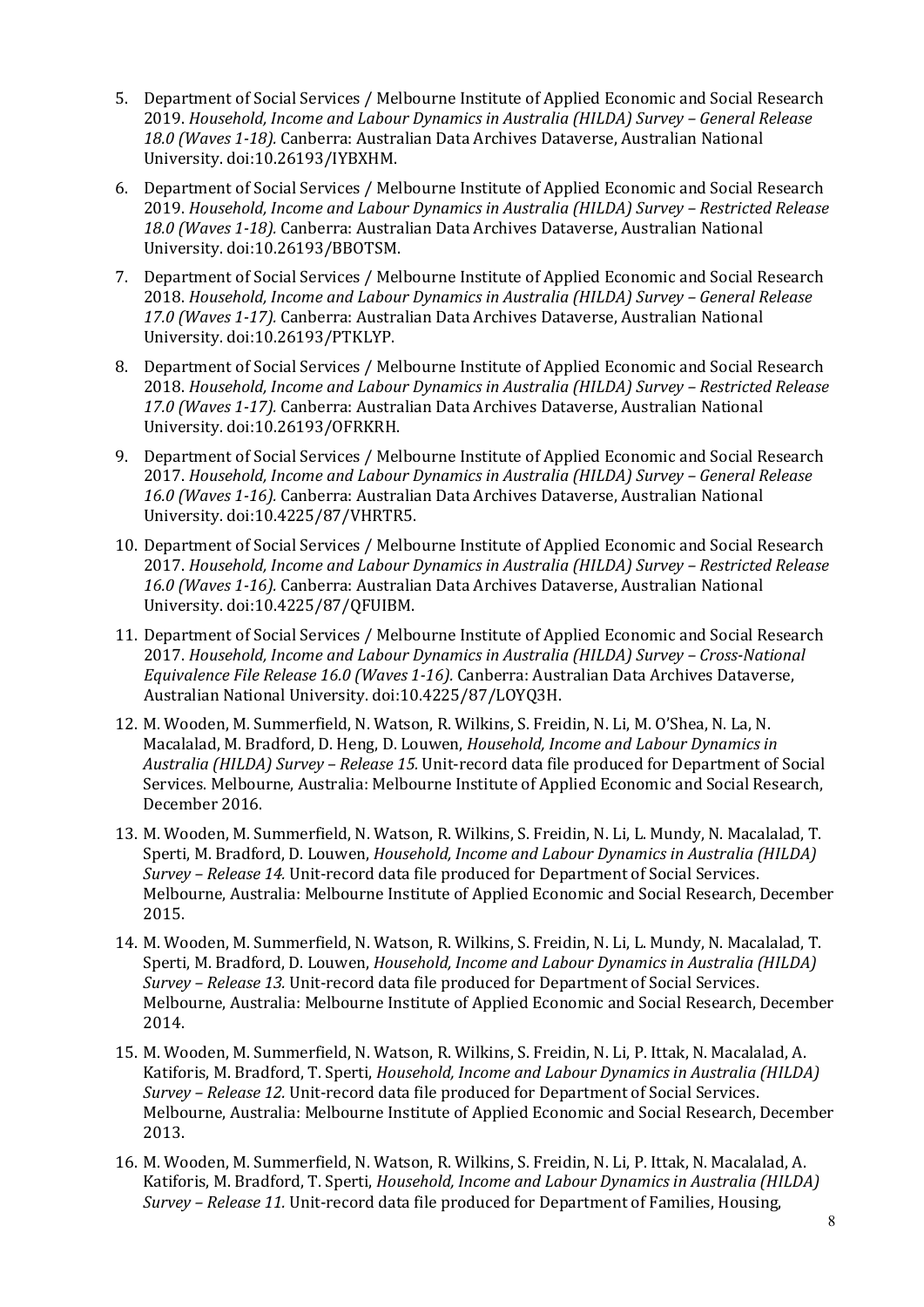Community Services and Indigenous Affairs. Melbourne, Australia: Melbourne Institute of Applied Economic and Social Research, December 2012.

- 17. M. Wooden, N. Watson, N. Li, R. Wilkins, M. Summerfield, R. Dunn, P. Ittak, S. Freidin, A. Katiforis, A. Hicks, J. Button, Household, Income and Labour Dynamics in Australia (HILDA) Survey – Release 10. Unit-record data file produced for Department of Families, Housing, Community Services and Indigenous Affairs. Melbourne, Australia: Melbourne Institute of Applied Economic and Social Research, December 2011.
- 18. M. Wooden, N. Watson, C. Sun, R. Wilkins, M. Summerfield, S. Freidin, R. Dunn, P. Ittak, A. Katiforis, A. Hicks, J. Button, Household, Income and Labour Dynamics in Australia (HILDA) Survey – Release 9. Unit-record data file produced for Department of Families, Housing, Community Services and Indigenous Affairs. Melbourne, Australia: Melbourne Institute of Applied Economic and Social Research, December 2010.
- 19. M. Wooden, N. Watson, R. Wilkins, S. Freidin, C. Sun, M. Summerfield, P. Ittak, L. Hall, Z. Lancaster, D. Welsman, Household, Income and Labour Dynamics in Australia (HILDA) Survey – Release 8. Unit-record data file produced for Department of Families, Housing, Community Services and Indigenous Affairs. Melbourne, Australia: Melbourne Institute of Applied Economic and Social Research, January 2010.
- 20. M. Wooden, N. Watson, B. Headey, R. Wilkins, S. Freidin, C. Hayes, P. Agius, M. Summerfield, P. Ittak, L. Hall, Z. Lancaster, D. Welsman, E. Hamad, Household, Income and Labour Dynamics in Australia (HILDA) Survey – Release 7. Unit-record data file produced for Department of Families, Housing, Community Services and Indigenous Affairs. Melbourne, Australia: Melbourne Institute of Applied Economic and Social Research, January 2009.
- 21. M. Wooden, N. Watson, B. Headey, S. Freidin, C. Hayes, P. Agius, L. Hall, Z. Lancaster, D. Welsman, J. Macleod, E. Hamad, Household, Income and Labour Dynamics in Australia (HILDA) Survey – Release 6. Unit-record data file produced for Department of Families, Housing, Community Services and Indigenous Affairs. Melbourne, Australia: Melbourne Institute of Applied Economic and Social Research, January 2008.
- 22. M. Wooden, N. Watson, S. Freidin, P. Agius, C. Hayes, B. Headey, Household, Income and Labour Dynamics in Australia (HILDA) Survey – Release 5. Unit-record data file produced for Department of Families, Community Services and Indigenous Affairs. Melbourne, Australia: Melbourne Institute of Applied Economic and Social Research, January 2007.
- 23. M. Wooden, N. Watson, S. Freidin, A. Goode, B. Headey, P. Agius, Household, Income and Labour Dynamics in Australia (HILDA) Survey – Release 4. Unit-record data file produced for Department of Family and Community Services. Melbourne, Australia: Melbourne Institute of Applied Economic and Social Research, January 2006.
- 24. M. Wooden, N. Watson, S. Freidin, B. Headey, D. Warren, R. Starick, Household, Income and Labour Dynamics in Australia (HILDA) Survey – Release 3. Unit-record data file produced for Department of Family and Community Services. Melbourne, Australia: Melbourne Institute of Applied Economic and Social Research, December 2004.
- 25. M. Wooden, N. Watson, S. Freidin, D. Warren, Household, Income and Labour Dynamics in Australia (HILDA) Survey – Release 2. Unit-record data file produced for Department of Family and Community Services. Melbourne, Australia: Melbourne Institute of Applied Economic and Social Research, December 2003.
- 26. M. Wooden, N. Watson, S. Freidin, Household, Income and Labour Dynamics in Australia (HILDA) Survey – Release 1. Unit-record data file produced for Department of Family and Community Services. Melbourne, Australia: Melbourne Institute of Applied Economic and Social Research, December 2002.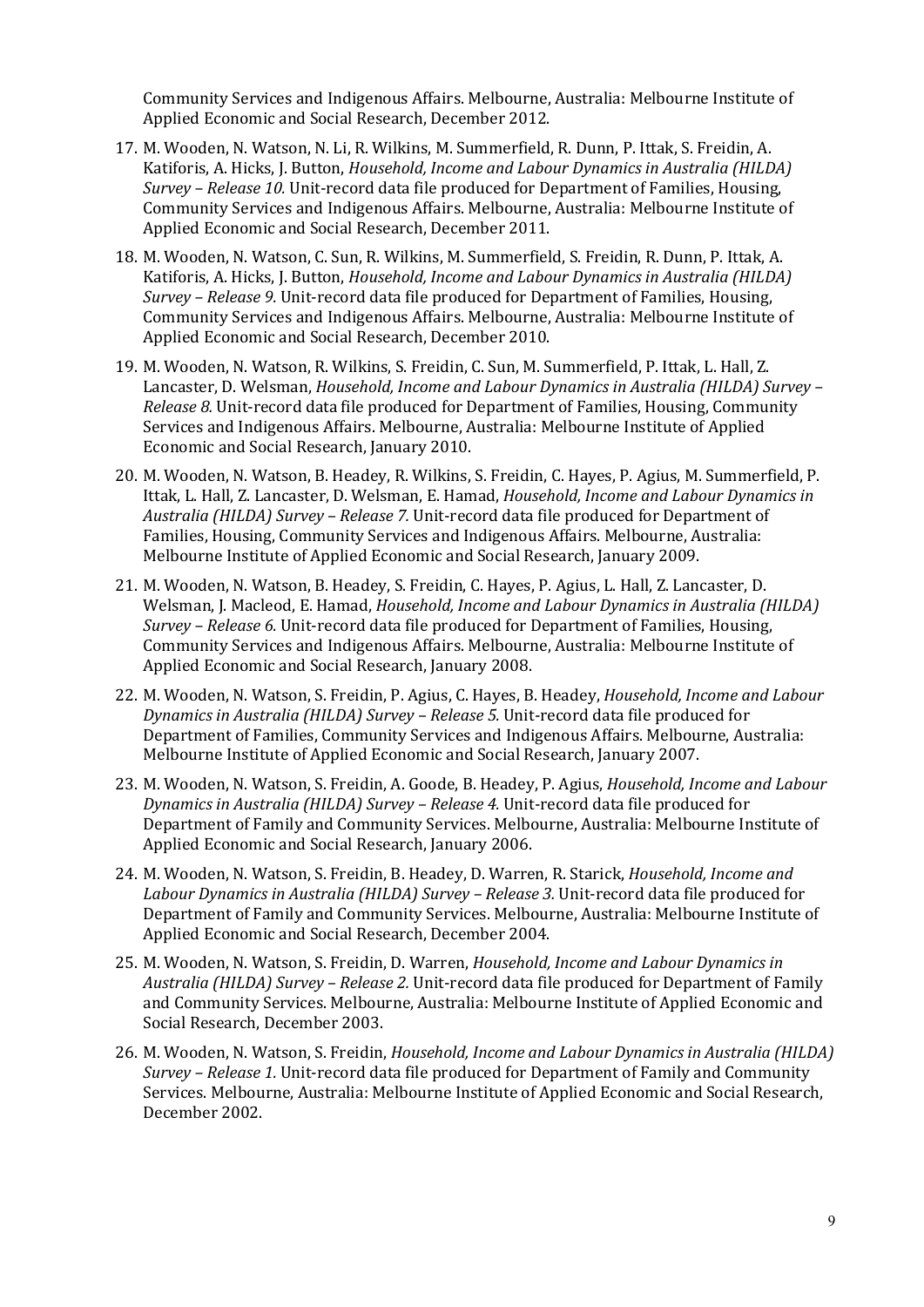#### User Manual

- 1. M. Summerfield, B. Garrard, M. Hahn, Y. Jin, R. Kamath, N. Macalalad, N. Watson, R. Wilkins, M. Wooden, HILDA User Manual – Release 20, Melbourne Institute: Applied Economic and Social Research, The University of Melbourne, December 2021.
- 2. M. Summerfield, B. Garrard, M. Hahn, Y. Jin, R. Kamath, N. Macalalad, N. Watson, R. Wilkins, M. Wooden, HILDA User Manual – Release 19, Melbourne Institute: Applied Economic and Social Research, The University of Melbourne, December 2020.
- 3. M. Summerfield, S. Bright, M. Hahn, N. La, N. Macalalad, N. Watson, R. Wilkins, M. Wooden, HILDA User Manual – Release 18, Melbourne Institute: Applied Economic and Social Research, The University of Melbourne, December 2019.
- 4. M. Summerfield, A. Bevitt, K. Fok, M. Hahn, N. La, N. Macalalad, M. O'Shea, N. Watson, R. Wilkins, M. Wooden, HILDA User Manual – Release 17, Melbourne Institute: Applied Economic and Social Research, The University of Melbourne, December 2018.
- 5. M. Summerfield, A. Bevitt, S. Freidin, M. Hahn, N. La, N. Macalalad, M. O'Shea, N. Watson, R. Wilkins, M. Wooden, HILDA User Manual – Release 16, Melbourne Institute of Applied Economic and Social Research, The University of Melbourne, December 2017.
- 6. M. Summerfield, S. Freidin, M. Hahn, N. La, N. Li, N. Macalalad, M. O'Shea, N. Watson, R. Wilkins, M. Wooden, HILDA User Manual – Release 15, Melbourne Institute of Applied Economic and Social Research, The University of Melbourne, December 2016.
- 7. M. Summerfield, S. Freidin, M. Hahn, N. Li, N. Macalalad, L. Mundy, N. Watson, R. Wilkins, M. Wooden, HILDA User Manual – Release 14, Melbourne Institute of Applied Economic and Social Research, The University of Melbourne, December 2015.
- 8. M. Summerfield, S. Freidin, M. Hahn, N. Li, N. Macalalad, L. Mundy, N. Watson, R. Wilkins, M. Wooden, HILDA User Manual – Release 13, Melbourne Institute of Applied Economic and Social Research, The University of Melbourne, December 2014.
- 9. M. Summerfield, S. Freidin, M. Hahn, P. Ittak, N. Li, N. Macalalad, N. Watson, R. Wilkins, M. Wooden, HILDA User Manual – Release 12, Melbourne Institute of Applied Economic and Social Research, The University of Melbourne, December 2013.
- 10. M. Summerfield, S. Freidin, M. Hahn, P. Ittak, N. Li, N. Macalalad, N. Watson, R. Wilkins, M. Wooden, HILDA User Manual – Release 11, Melbourne Institute of Applied Economic and Social Research, The University of Melbourne, December 2012.
- 11. M. Summerfield, R. Dunn, S. Freidin, M. Hahn, P. Ittak, M. Kecmanovic, N. Li, N. Macalalad, N. Watson, R. Wilkins, M. Wooden, HILDA User Manual - Release 10, Melbourne Institute of Applied Economic and Social Research, The University of Melbourne, December 2011.
- 12. N. Watson (ed.), HILDA User Manual Release 8, Melbourne Institute of Applied Economic and Social Research, The University of Melbourne, January 2010.
- 13. N. Watson (ed.), *HILDA User Manual Release 7*, Melbourne Institute of Applied Economic and Social Research, The University of Melbourne, January 2009.
- 14. N. Watson (ed.), HILDA User Manual Release 6, Melbourne Institute of Applied Economic and Social Research, The University of Melbourne, January 2008.
- 15. A. Goode, N. Watson (eds.), *HILDA User Manual Release 5*, Melbourne Institute of Applied Economic and Social Research, The University of Melbourne, January 2007.
- 16. A. Goode, N. Watson (eds.), *HILDA User Manual Release 4*, Melbourne Institute of Applied Economic and Social Research, The University of Melbourne, January 2006.
- 17. N. Watson (ed.), HILDA User Manual Release 3, Melbourne Institute of Applied Economic and Social Research, The University of Melbourne, January 2005.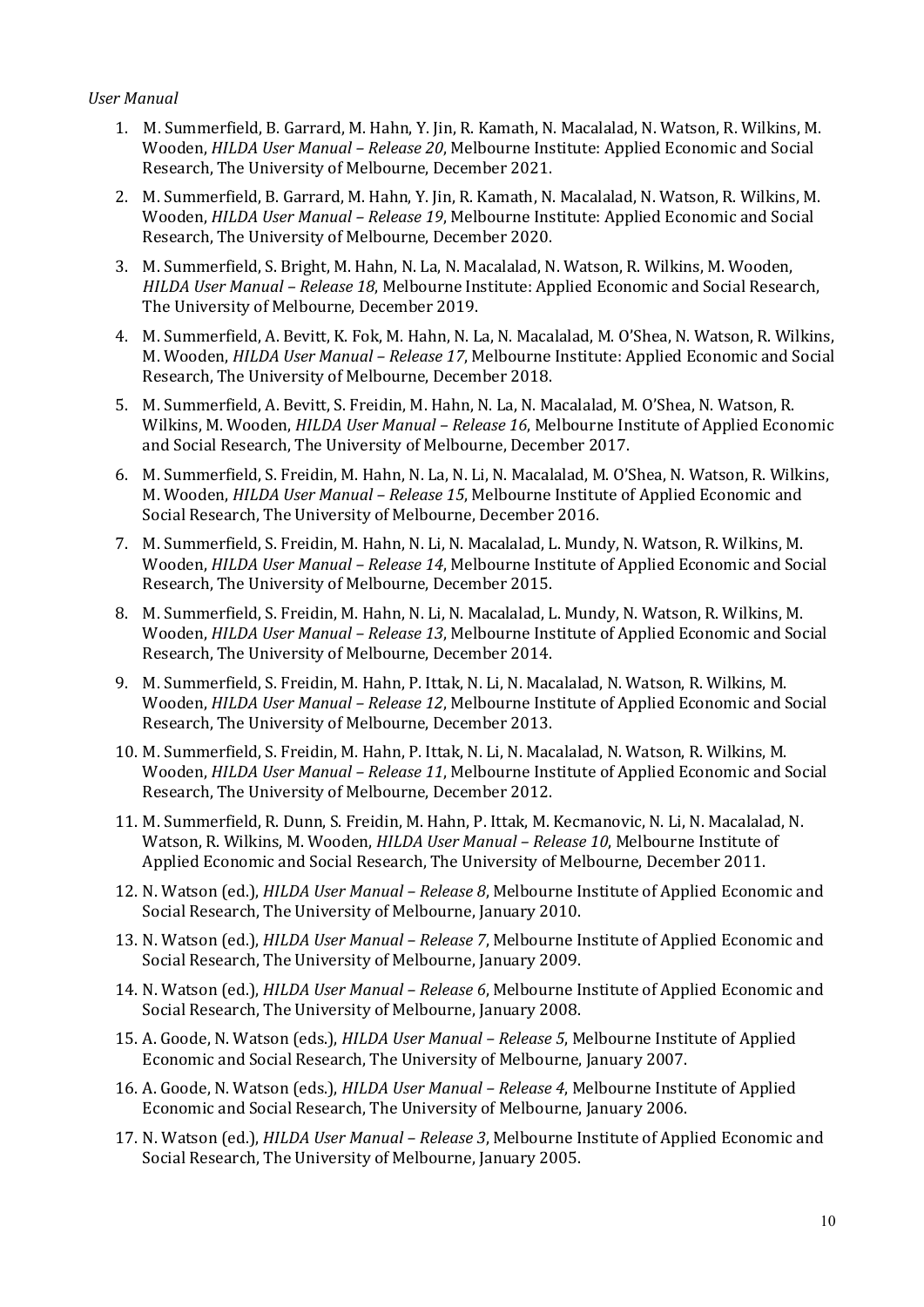### Journeys Home Related Outputs

#### User Manual

A. Bevitt, A. Chigavazira, R. Scutella, Y. Tseng and N. Watson. Journeys Home User Manual, Version 6, Melbourne Institute of Applied Economic and Social Research, The University of Melbourne, December 2014.

A. Bevitt, A. Chigavazira, R. Scutella, Y. Tseng and N. Watson. Journeys Home User Manual, Version 4, Melbourne Institute of Applied Economic and Social Research, The University of Melbourne, October 2013.

A. Bevitt, A. Chigavazira, R. Scutella, Y. Tseng and N. Watson. Journeys Home User Manual, Version 3, Melbourne Institute of Applied Economic and Social Research, The University of Melbourne, August 2013.

## Conference and Seminar Presentations

- 1. Maximising response: The HILDA Survey Experience. Invited presentation to National Institute on Aging Workshop on 'Improving consent and response in longitudinal studies of aging' on 27 September 2021, Online.
- 2. Measuring geographic mobility: Comparison of estimates from longitudinal and cross-sectional data. Presented at the European Survey Research Association Conference on 19 July 2019, Zagreb, Croatia.
- 3. Simulating the consequences of adaptive survey design in two household panel studies. Presented at the European Survey Research Association Conference on 16 July 2019, Zagreb, Croatia.
- 4. Methodological challenges for the HILDA Survey. Presented at the Longitudinal Studies Showcase Workshop on 24 July 2018, Colchester, England.
- 5. Imputation in the HILDA Survey current challenges. Presented at the Imputation for Income Data in Panel Surveys International Meeting on 24 July 2018, Colchester, England.
- 6. Refreshment sampling for longitudinal surveys. Presented at the Methodology of Longitudinal Surveys Conference II on 25 July 2018, Colchester, England.
- 7. Simulating the consequences of adaptive survey design in two household panel studies. Presented at the Methodology of Longitudinal Surveys Conference II on 25 July 2018, Colchester, England.
- 8. Maintaining sample representativeness. Presented at the Future of HILDA Survey Workshop on 7 September 2017, Melbourne.
- 9. Improvements to the imputation of longitudinal income data. Presented at the Panel Survey Methods Workshop on 20 June 2016, Berlin.
- 10. Dead or alive? Dealing with unknown eligibility in a longitudinal survey. Presented at:
	- The European Survey Research Association Conference on 14 July 2015, Reykjavik, Iceland.
	- The Australian Statistical Conference on 7 July 2014, Sydney.
- 11. Methodological challenges in the HILDA Survey. Presented at the Institute for Social Research, University of Michigan on 22 May 2014, Ann Arbor, USA.
- 12. The impact of following rules on the sample composition of household-based panels. Presented at:
	- The Understanding Society Conference on 23 July 2015, Colchester, England.
	- The Panel Survey Methods Workshop on 20 May 2014, Ann Arbor, USA.
- 13. Evaluation of weighting methods to integrate a new top-up sample with the ongoing longitudinal HILDA sample. Presented at the Methods in Official Statistics Workshop on 14 March 2014, Canberra.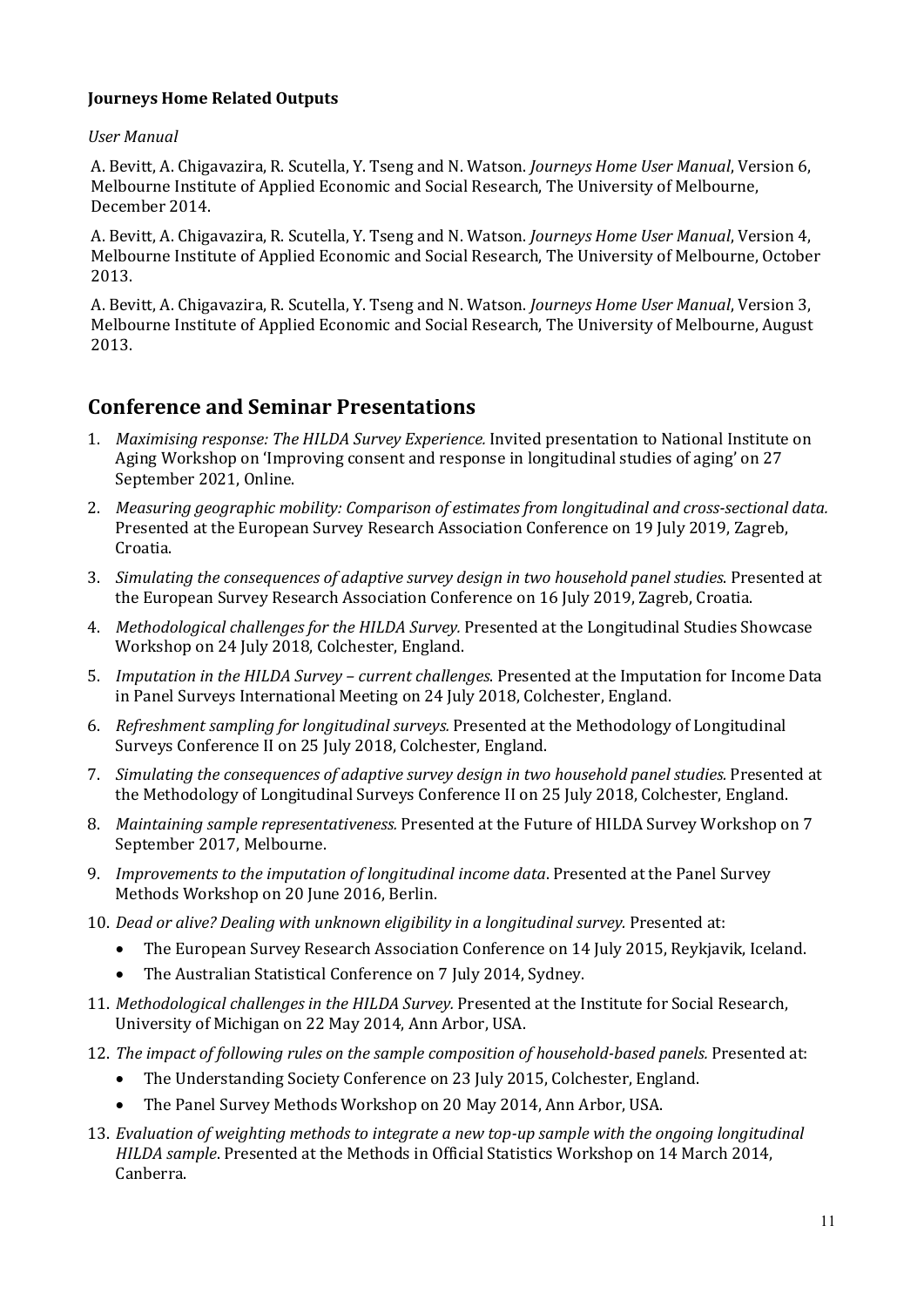- 14. Evaluation of weighting methods to integrate a new top-up sample with an ongoing longitudinal sample. Presented at the European Survey Research Association Conference, 16 July 2013, Ljubljana, Slovenia.
- 15. Reaching the homeless in Australia: A longitudinal study. Presented at the International Conference on Methods for Surveying and Enumerating Hard to Reach Populations on 31 October 2012, New Orleans, USA.
- 16. Weighting issues in longitudinal surveys: HILDA's experience. Presented at the Symposium on Analysis of Longitudinal Data on 16 October 2012, Canberra.
- 17. Measuring employment: Exploring bias in inequality research. Presented at RC33 Eighth International Conference on Social Science Methodology on 12 July 2012, Sydney.
- 18. Using administrative data to find the homeless and vulnerable. Presented at RC33 Eighth International Conference on Social Science Methodology on 12 July 2012, Sydney.
- 19. Weighting strategy to integrate a new top-up sample with an ongoing longitudinal sample. Presented at the Australian Statistical Conference on 10 July 2012, Adelaide.
- 20. A tale of two surveys: Panel attrition, health and employment. Presented at the 3<sup>rd</sup> International Panel Survey Methods Workshop on 5 July 2012, Melbourne.
- 21. HILDA data security. Presented at the Symposium on Disclosure Risk of Linked and Longitudinal Data on 27 April 2012, Canberra.
- 22. Re-engaging with survey non-respondents: Evidence from Australia, Britain and Germany. Presented at:
	- The European Survey Research Association on 20 July 2011, Lausanne, Switzerland.
	- The Centre for Statistical and Survey Methodology Seminar Series, University of Wollongong on 2 June 2011, Wollongong.
	- The Victorian Branch Meetings of the Australian Statistical Society on 22 March 2011, Melbourne.
- 23. HILDA Top-up Sample in Wave 11. Presented at the HILDA Survey Research Conference on 15 July 2011, Melbourne.
- 24. Attrition in household panel studies: The Australian, British and German Experience. Presented at the 1st China Family Panel Study Conference on 3 March 2011, Beijing, China.
- 25. The impact of introducing CAPI to the HILDA Survey. Presented at the Australian Statistical Conference on 8 December 2010, Perth.
- 26. Causes and effect of non-monotonic attrition. Presented at the Panel Survey Methods Workshop on 6 July 2010, Mannheim, Germany.
- 27. Weighting in longitudinal surveys. Presented at the Methodological and Analysis Issues Workshop on Maximising the Value of Longitudinal Studies for Policy and Science on 13 November 2009, Canberra.
- 28. Challenges and insights from overlapping seams in the HILDA Survey. Presented at the  $25<sup>th</sup>$ International Methodology Symposium on Longitudinal Surveys on 30 October 2009, Ottawa, Canada.
- 29. Disentangling overlapping seams: The experience of the HILDA Survey. Presented at the HILDA Survey Research Conference on 16 July 2009, Melbourne.
- 30. UKHLS weighting strategy: What does it mean for you? Presented (with Peter Lynn) at the Joint Empirical Social Science Seminar Series at the Institute for Social and Economic Research, University of Essex on 23 July 2008, Colchester, England.
- 31. What is the value of an overlapping seam? Presented at the Panel Survey Methods Workshop on 15 July 2008, Colchester, England.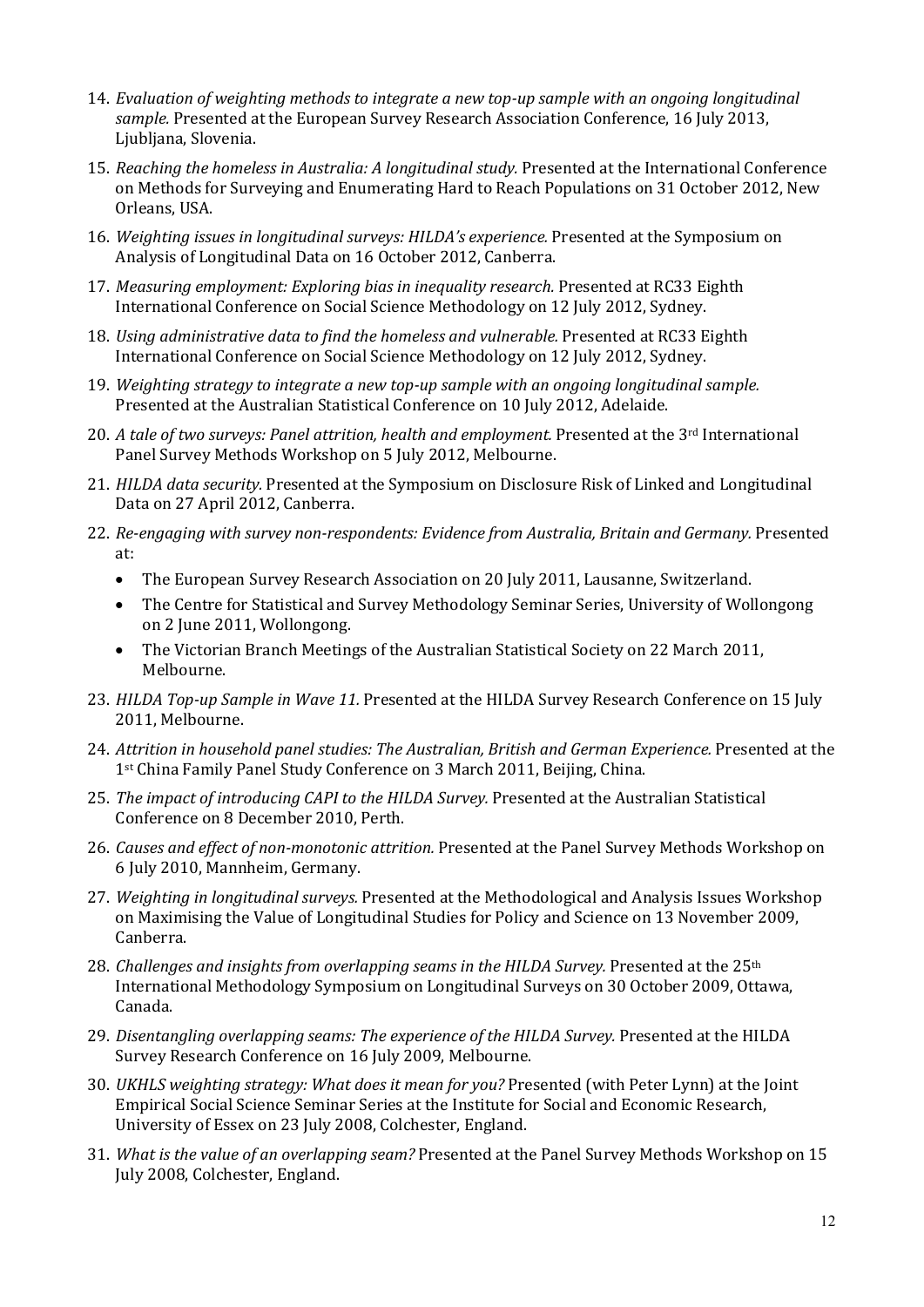- 32. What HILDA does to minimise measurement error. Presented at the Workshop on Measurement Error on 20 May 2008, Canberra.
- 33. Evaluation of alternative income imputation methods for a longitudinal survey. Presented at:
	- The International Conference for Panel Data Analyses: Employment and Quality of Life on 26 October 2007, Seoul, Korea.
	- The HILDA Survey Research Conference on 19 July 2007, Melbourne.
	- The 56<sup>th</sup> Session of the International Statistical Institute on 22 August 2007, Lisbon, Portugal.
	- Goulburn 5 (organized by the Centre for Statistical and Survey Methodology, University of Wollongong) on 14 November 2007, Goulburn.
- 34. Top-up sample options for the HILDA Survey. Presented at the ACSPRI Social Science Methodology Conference on 11 December 2006, Sydney.
- 35. Evaluation of alternative income imputation methods: The HILDA Experience. Presented at the Methodology of Longitudinal Surveys Conference on 12 July 2006, Colchester, England.
- 36. Cross wave imputation: The first steps. Presented at the Australian Statistical Conference on 16 July 2004, Cairns.
- 37. Coaxing cross-sectional estimates from a longitudinal survey: The HILDA Experience. Presented to the Sample Surveys and Statistical Methodology Workshop on 3 November 2003, Wollongong.
- 38. The Household, Income and Labour Dynamics in Australia (HILDA) Survey. Presented to potential users on 10 February 2003, Brisbane.
- 39. Weighting issues for the Household, Income and Labour Dynamics in Australia (HILDA) Survey. Presented at the Australian Statistics Conference, 8-12 July 2002, in Canberra.
- 40. Design of the Victorian Population Health Survey: Electronic white pages versus random digit dialing. Presented to various Melbourne organisations in 2000, including:
	- Anti Cancer Council of Victoria
	- Monash University Accident Research Centre
	- VicHealth
	- Monash Department of Epidemiology and Preventative Medicine
	- Australian Institute of Family Studies
- 41. Unlisted versus listed numbers: Are they different? Presented at the New Zealand Statistical Society Conference on 6 July 1999, Wellington, New Zealand.
- 42. Design of the Survey of Motor Vehicle Use. Presented at the Australian Statistical Society Conference on 8 July 1998, Gold Coast.
- 43. Design of the Labour Cost Index. Presented at the Methodology Seminar Series at the Australian Bureau of Statistics in 1997, Canberra.

# Competitive Research Grants

1. UK Economic and Social Research Council Network Grant (£25,254). 2012-2014. UK-Australia Network Promoting Longitudinal Survey Methods and Analysis. Chief Investigator: Jon Burton (University of Essex). International co-investigators: Janeen Baxter (University of Queensland), SC Noah Uhrig (University of Essex), Nicole Watson (University of Melbourne).

## Research Contracts

1. Household, Income and Labour Dynamics in Australia (HILDA) Survey, Waves 5-8. 2004-2010. Department of Families, Community Services and Indigenous Affairs. Chief Investigators: Mark Wooden, Bruce Headey, Nicole Watson.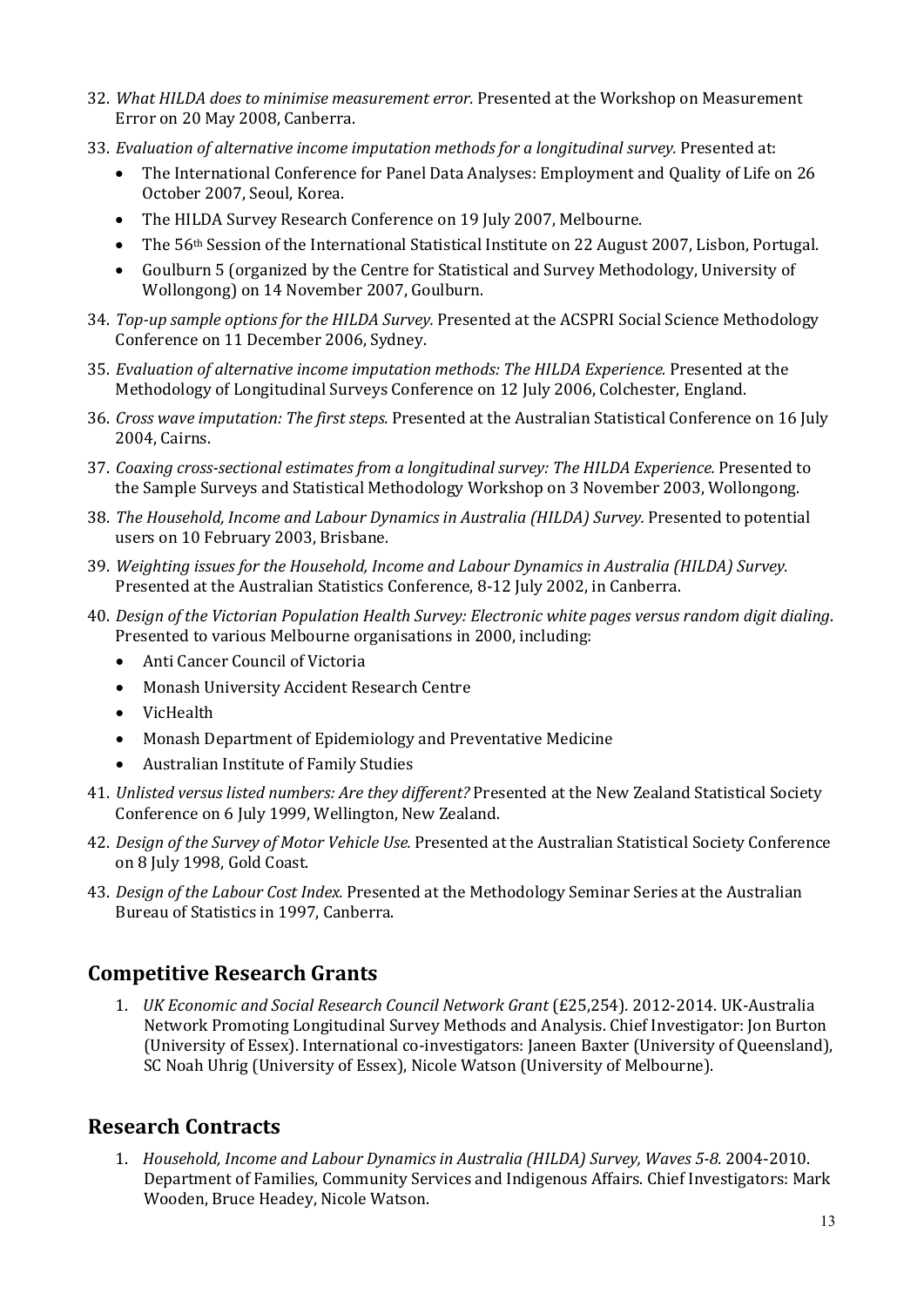- 2. Performance of the HILDA Survey, Waves 9-12 (\$34.5m), 2008-2013. Department of Families, Department of Families, Housing, Community Services and Indigenous Affairs (FaHCSIA). Chief Investigators: Mark Wooden, Nicole Watson, Michelle Summerfield.
- 3. Household, Income and Labour Dynamics in Australia Survey, Waves 13-18 (\$62.3m). 2012- 2021. FaHCSIA / Department of Social Services (DSS). Chief Investigators: Mark Wooden, Nicole Watson, Michelle Summerfield.
- 4. Household, Income and Labour Dynamics in Australia Survey, Wave 19 (\$12.0m). 2018-2021. DSS. Chief Investigators: Mark Wooden, Nicole Watson, Michelle Summerfield.
- 5. Household, Income and Labour Dynamics in Australia Survey, Wave 20-23 (\$51.3m). 2019-2025. DSS. Chief Investigators: Mark Wooden, Nicole Watson, Michelle Summerfield, Roger Wilkins.

# Advisory Groups and Committees

| 2017 - 2018   | Second International Conference on Methodology of Longitudinal Surveys<br>(2018) Scientific Committee |
|---------------|-------------------------------------------------------------------------------------------------------|
| $2016 - 2020$ | Australian Longitudinal Census Dataset Advisory Group                                                 |
| 2011 -        | International Panel Survey Methods Workshop Scientific Committee                                      |

# Other professional activities

## Refereeing for academic journals

| Australian and New Zealand Journal of Statistics     | Journal of Population Ageing Journal of Survey<br><b>Statistics and Methodology</b> |
|------------------------------------------------------|-------------------------------------------------------------------------------------|
| Australian Economic Review                           |                                                                                     |
| Australian Psychologist                              | Journal of the Royal Statistical Society, Series A                                  |
| Demographic Research                                 | Longitudinal and Life Course Studies                                                |
| <b>Field Methods</b>                                 | Methods, Data, Analyses (mda)                                                       |
| International Journal of Public Opinion Research     | <b>Survey Research Methods</b>                                                      |
| International Journal of Social Research Methodology | Social Indicators Research                                                          |
| Journal of Applied Statistics                        | Social Science Computer Review                                                      |
| Journal of Clinical Epidemiology                     | Sociological Methods and Research                                                   |
| Journal of Official Statistics                       | <b>Swiss Journal of Sociology</b>                                                   |

#### Reviewer of book manuscript

CRC Press

## Editor of academic journals

Guest editor of special issue of Longitudinal and Life Course Studies on 'Methodological Issues in Longitudinal Surveys', October 2019 (vol. 10, No. 4).

## Courses Presented

HILDA Data User Training. Presented to a mixture of existing and potential HILDA users in the following locations: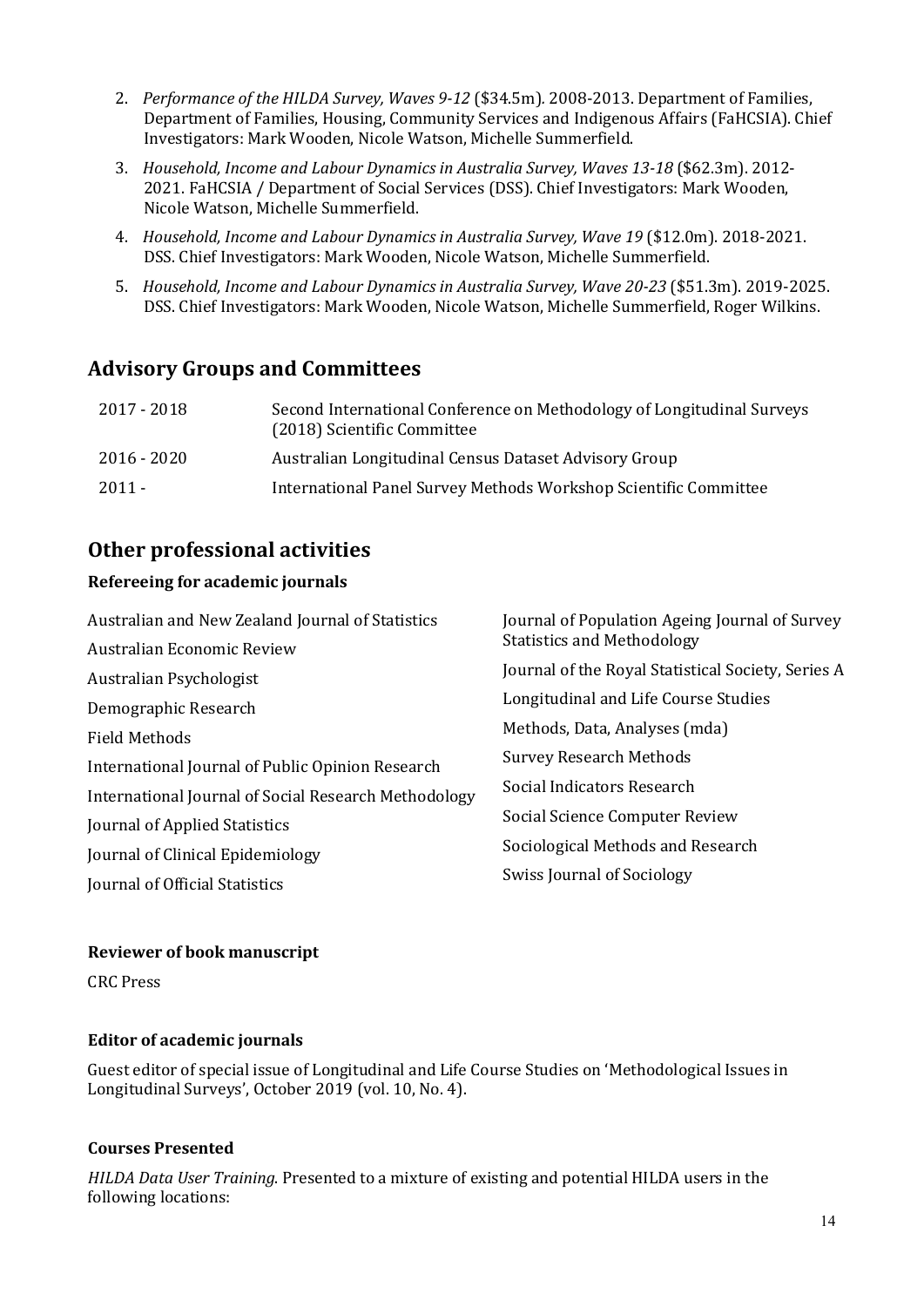- 1. Online workshop, 10, 12, 17, 19, 24, 26, 31 August 2021
- 2. Online, 3-15 September 2021 (with R Breunig)
- 3. Online, 5-14 October 2021 (with R Breunig)
- 4. Australian National University, 3-6 February 2020 (with R Breunig)
- 5. Australian National University, 17-20 February 2020 (with R Breunig)
- 6. University of Melbourne, 3-6 June 2019 (with R Breunig)
- 7. Australian National University, 15-18 April 2019 (with R Breunig)
- 8. Australian National University, 13-16 February 2017 (with R Breunig)
- 9. Canberra Convention Centre, 24 October 2016 (with M O'Shea), workshop preceding the Longitudinal Data Conference
- 10. University of Melbourne, 27-29 September 2016 (with R Breunig)
- 11. Australian Bureau of Statistics, 12 May 2016
- 12. Australian National University, 17-19 February 2016 (with R Breunig)
- 13. University of Melbourne, 3-5 June 2015 (with R Breunig)
- 14. University of Melbourne, 25-27 February 2015 (with R Breunig)
- 15. University of Queensland, 4 December 2014
- 16. University of Sydney, 3 December 2014
- 17. Department of Social Services, 2 December 2014
- 18. University of Melbourne, 1 December 2014 (with M Wooden)
- 19. RMIT University, 16 July 2014
- 20. Australian National University, 14-16 April 2014 (with R Breunig)
- 21. University of Melbourne, 9–11 December 2013 (with S Pudney)
- 22. University of Melbourne, 30 September 2 October 2013 (with R Breunig)
- 23. University of New South Wales, 3–5 April 2013 (with R Breunig)
- 24. University of Melbourne, 27–29 Nov 2012 (with S Pudney)
- 25. Australian National University, 10–12 Sept 2012 (with R Breunig)
- 26. University of Melbourne, 2–4 Nov 2011 (with S Pudney)
- 27. University of Melbourne, 13 July 2011 (with M Wooden, R Wilkins, S Freidin, D Warren and J Haisken-DeNew)
- 28. University of New South Wales, 8 June 2010
- 29. Department of Families, Housing, Community Services and Indigenous Affairs, 9 June 2010
- 30. University of Melbourne, 13–15 July 2009 (with S Pudney, C Sun)
- 31. University of Melbourne, 18 July 2007 (with C Hayes, S Freidin, M Hahn)
- 32. Department of Education and Workplace Relations, 27 April 2007 (with M Wooden and C Hayes)
- 33. Australian National University, 7–9 August 2006 (with R Breunig, A Goode)
- 34. University of Melbourne, 28 September 2005
- 35. Department of Families and Community Services, 19 May 2005
- 36. Department of Education and Workplace Relations, 18 May 2005